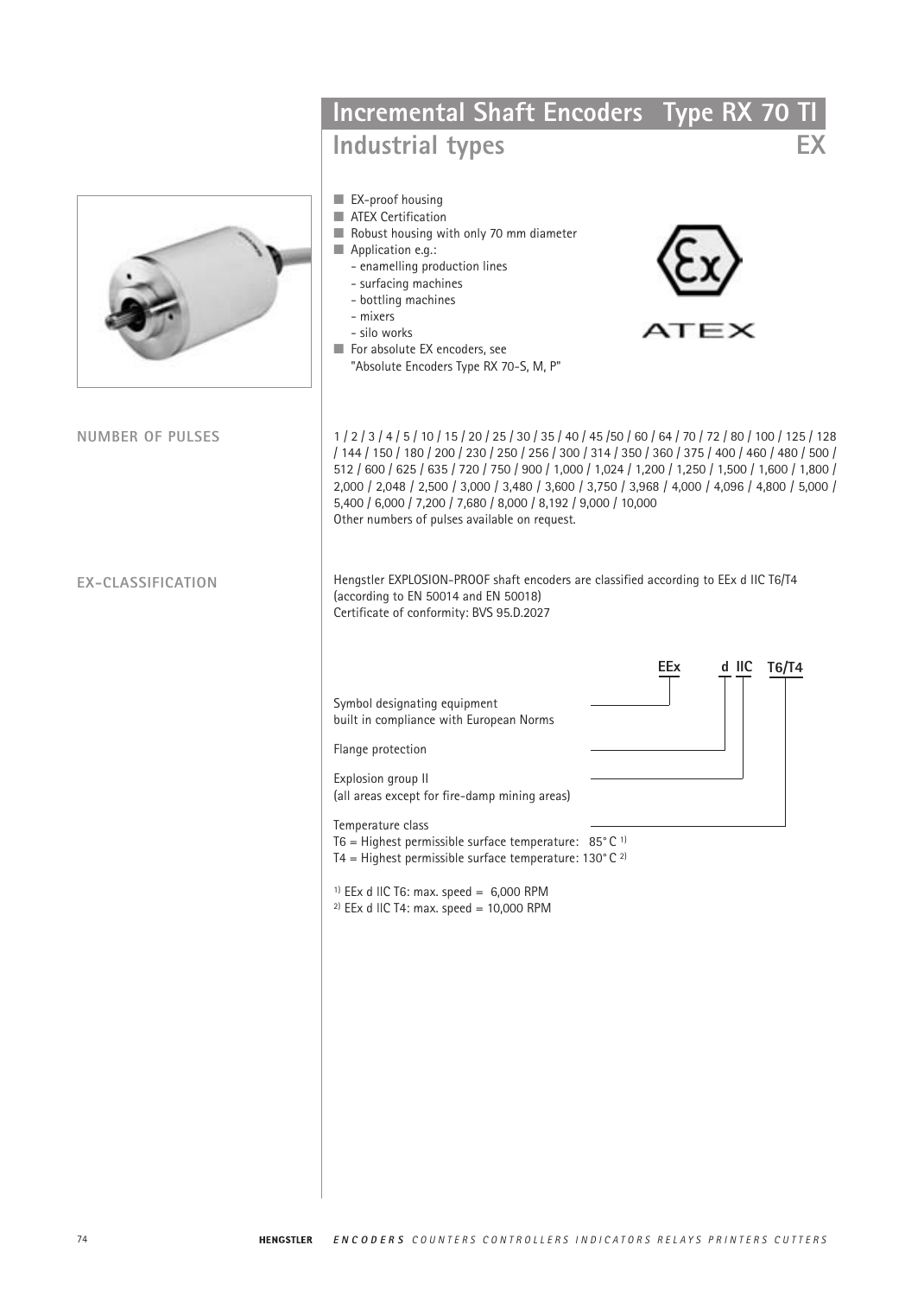**TECHNICAL DATA mechanical**

## **TECHNICAL DATA electrical**

# **Incremental Shaft Encoders Type RX 70 TI Industrial types EX**

| Shaft diameter                      | $10 \, \text{mm}$                                                        |
|-------------------------------------|--------------------------------------------------------------------------|
| Absolute max, shaft load            | radial 100 N / axial 40 N (35/24 lbs)                                    |
| Absolute maximum speed              | 10,000 RPM (EEx d IIC T4)                                                |
|                                     | 6,000 RPM (EEx d IIC T6)                                                 |
| Torque                              | $\leq$ 1 Ncm                                                             |
| Moment of inertia                   | ca. 20 gcm <sup>2</sup>                                                  |
| Protection class (EN 60529)         | Housing IP 65, bearings IP 64                                            |
| Operating temperature               | $-20$ +60 °C (EEx d IIC T4)                                              |
|                                     | $-10$ +40 °C (EEx d IIC T6)                                              |
| Storage temperature                 | $-25$ +85 °C                                                             |
| Vibration proof (IEC 68-2-6)        | 10 g = 100 m/s <sup>2</sup> $(102,000 \text{ Hz})$                       |
| Shock resistance (IEC 68-2-27)      | 100 g = 1,000 m/s <sup>2</sup> (6 ms)                                    |
| Type of connection                  | 5 m cable axial <sup>1)</sup> for fixed layout                           |
| Size                                | Ø 70 mm                                                                  |
| Flange                              | Clamping flange, holes 3 x M6                                            |
| Weight                              | approx. 1,400 q                                                          |
| Bearing life                        | 1 x 10 <sup>10</sup> revolutions (typ.) at 35% of full rated shaft load  |
|                                     | 1 x 10 <sup>9</sup> revolutions (typ.) at 75% of full rated shaft load   |
|                                     | 1 x 10 <sup>8</sup> revolutions (typ.) at 100 % of full rated shaft load |
|                                     | For example 30,000 h at 6,000 RPM with                                   |
|                                     | a 13 lb radial load (10 mm or 9.52 mm shaft)                             |
| $1)$ Othor cohlo longthe an roquest |                                                                          |

<sup>1)</sup> Other cable lengths on request

| General design                | as per DIN VDE 0160, protection class III,                                                     |                                                                   |  |
|-------------------------------|------------------------------------------------------------------------------------------------|-------------------------------------------------------------------|--|
|                               | contamination level 2, overvoltage class II                                                    |                                                                   |  |
| Supply voltage                | with RS 422 + Sense (T): $5VDC \pm 10\%$                                                       |                                                                   |  |
| (SELV)                        | with RS 422 + Alarm (R): 5VDC ± 10% oder 10  30 VDC <sup>1)</sup>                              |                                                                   |  |
|                               | with push-pull $(K, I)$ : 10  30 VDC <sup>1)</sup>                                             |                                                                   |  |
| Power consumption             | 40 mA (5 VDC), 60 mA (10 VDC), 30 mA (24 VDC)                                                  |                                                                   |  |
| Standard-                     | RS 422 (R):                                                                                    | A, B, N, $\overline{A}$ , $\overline{B}$ , $\overline{N}$ , Alarm |  |
| Output versions <sup>2)</sup> | RS 422 (T):                                                                                    | A, B, N, $\overline{A}$ , $\overline{B}$ , $\overline{N}$ , Sense |  |
|                               | push-pull (K):                                                                                 | A, B, N, Alarm                                                    |  |
|                               | push-pull complementary (I): A, B, N, $\overline{A}$ , $\overline{B}$ , $\overline{N}$ , Alarm |                                                                   |  |

<sup>1)</sup> Pole protection with supply voltage 10 ... 30 VDC

<sup>2)</sup> Output description and technical data see section "output".

## **DIMENSIONED DRAWING**

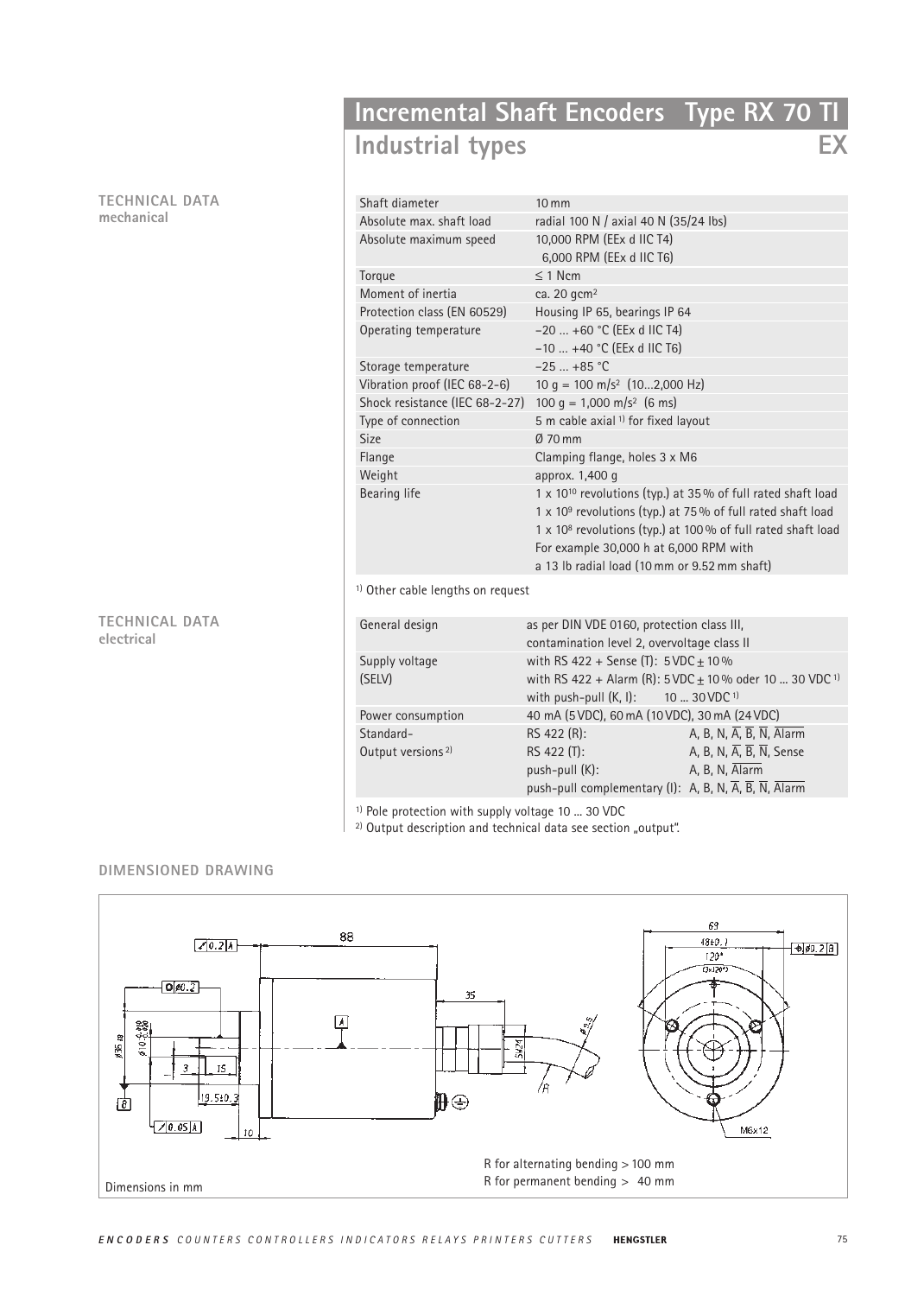# **Incremental Shaft Encoders Type RX 70 TI Industrial types EX**

## **CONNECTION DIAGRAM**

| Cable          |                        | Output                                          |                  |                                |
|----------------|------------------------|-------------------------------------------------|------------------|--------------------------------|
| No.            | RS 422+<br>Sense (T)   | RS 422+<br>Alarm (R)                            | push-pull<br>(K) | push-pull<br>complementary (I) |
| 12             | 5 VDC                  | 5/1030 VDC                                      | 1030 VDC         | 1030 VDC                       |
| 11             | GND                    | GND                                             | GND              | GND                            |
| 10             | Sense $V_{cc}$         |                                                 |                  |                                |
| 9              | Sense GND              |                                                 |                  |                                |
| 1              | Channel A              | Channel A                                       | Channel A        | Channel A                      |
| $\overline{2}$ | Channel $\overline{A}$ | Channel $\overline{A}$                          |                  | Channel $\overline{A}$         |
| 3              | Channel B              | Channel B                                       | Channel B        | Channel B                      |
| $\overline{4}$ | Channel $\overline{B}$ | Channel $\overline{B}$                          |                  | Channel $\overline{B}$         |
| 5              | Channel N              | Channel N                                       | Channel N        | Channel N                      |
| 6              | Channel N              | Channel $\overline{N}$                          |                  | Channel $\overline{N}$         |
| 7              |                        | Alarm                                           | Alarm            | Alarm                          |
| screen         |                        | Cable screen connected to housing               |                  |                                |
| Screw terminal |                        | for additional connection of an earth conductor |                  |                                |

## **ORDERING DATA**



2) with output K, I, R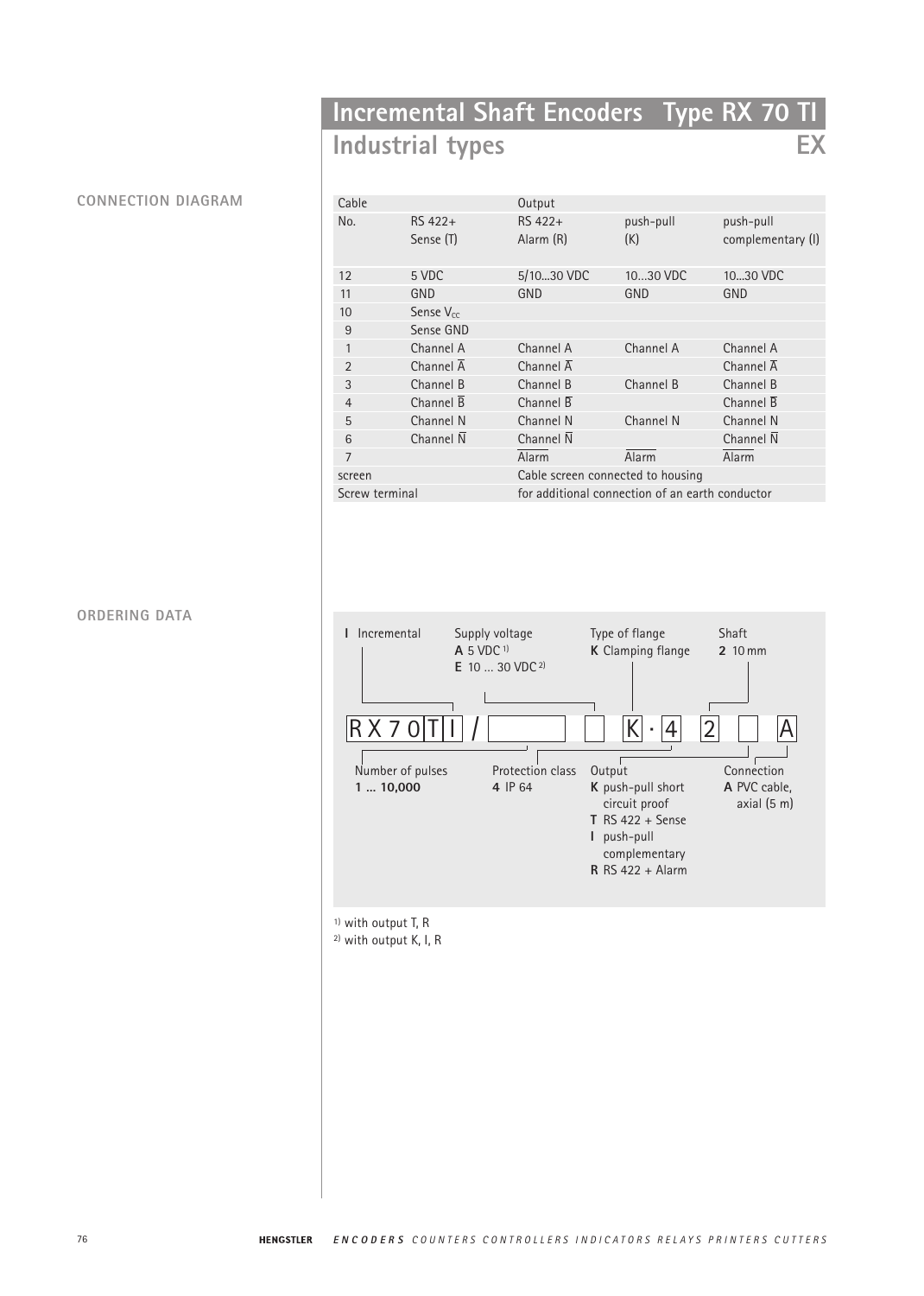|                         | Incremental Shaft Encoders Type RX 71 TI                                                                                                                                                                                                                                                                                                                                                                                                                                                                                                                                                                           |
|-------------------------|--------------------------------------------------------------------------------------------------------------------------------------------------------------------------------------------------------------------------------------------------------------------------------------------------------------------------------------------------------------------------------------------------------------------------------------------------------------------------------------------------------------------------------------------------------------------------------------------------------------------|
|                         | EX<br>Industrial types                                                                                                                                                                                                                                                                                                                                                                                                                                                                                                                                                                                             |
|                         | EX-proof, con-corroding housing<br>ATEX Certification<br>Robust stainless steel housing with only 70 mm diameter<br>Application e.g.:<br>- enamelling production lines<br>- surfacing machines<br>- bottling machines<br>- mixers<br>ATEX<br>- silo works                                                                                                                                                                                                                                                                                                                                                          |
| <b>NUMBER OF PULSES</b> | 1   2   3   4   5   10   15   20   25   30   35   40   45   50   60   64   70   72   80   100   125  <br>128 / 144 / 150 / 180 / 200 / 230 / 250 / 256 / 300 / 314 / 350 / 360 / 375 / 400 / 460 / 480 /<br>500 / 512 / 600 / 625 / 635 / 720 / 750 / 900 / 1,000 / 1,024 / 1,200 / 1,250 / 1,500 / 1,600 /<br>1,800 / 2,000 / 2,048 / 2,500 / 3,000 / 3,480 / 3,600 / 3,750 / 3,968 / 4,000 / 4,096 / 4,800 /<br>5,000 / 5,400 / 6,000 / 7,200 / 7,680 / 8,000 / 8,192 / 9,000 / 10,000<br>Other numbers of pulses available on request.<br>Figures in heavy type are standard versions and preferably available. |
| EX-CLASSIFICATION       | Hengstler EXPLOSION-PROOF shaft encoders are classified according to EEx d IIC T6/T4<br>(according to EN 50014 and EN 50018)<br>Certificate of conformity: BVS 95.D.2027                                                                                                                                                                                                                                                                                                                                                                                                                                           |
|                         | d IIC T6/T4<br>EEx                                                                                                                                                                                                                                                                                                                                                                                                                                                                                                                                                                                                 |
|                         | Symbol designating equipment<br>built in compliance with European Norms<br>Flange protection                                                                                                                                                                                                                                                                                                                                                                                                                                                                                                                       |
|                         | Explosion group II<br>(all areas except for fire-damp mining areas)                                                                                                                                                                                                                                                                                                                                                                                                                                                                                                                                                |
|                         | Temperature class<br>T6 = Highest permissible surface temperature: $85^{\circ}$ C <sup>1)</sup><br>T4 = Highest permissible surface temperature: $130^{\circ}$ C <sup>2)</sup>                                                                                                                                                                                                                                                                                                                                                                                                                                     |
|                         | <sup>1)</sup> EEx d IIC T6: max. speed = $6,000$ RPM<br><sup>2)</sup> EEx d IIC T4: max. speed = $10,000$ RPM                                                                                                                                                                                                                                                                                                                                                                                                                                                                                                      |
|                         |                                                                                                                                                                                                                                                                                                                                                                                                                                                                                                                                                                                                                    |
|                         |                                                                                                                                                                                                                                                                                                                                                                                                                                                                                                                                                                                                                    |
|                         |                                                                                                                                                                                                                                                                                                                                                                                                                                                                                                                                                                                                                    |
|                         |                                                                                                                                                                                                                                                                                                                                                                                                                                                                                                                                                                                                                    |
|                         |                                                                                                                                                                                                                                                                                                                                                                                                                                                                                                                                                                                                                    |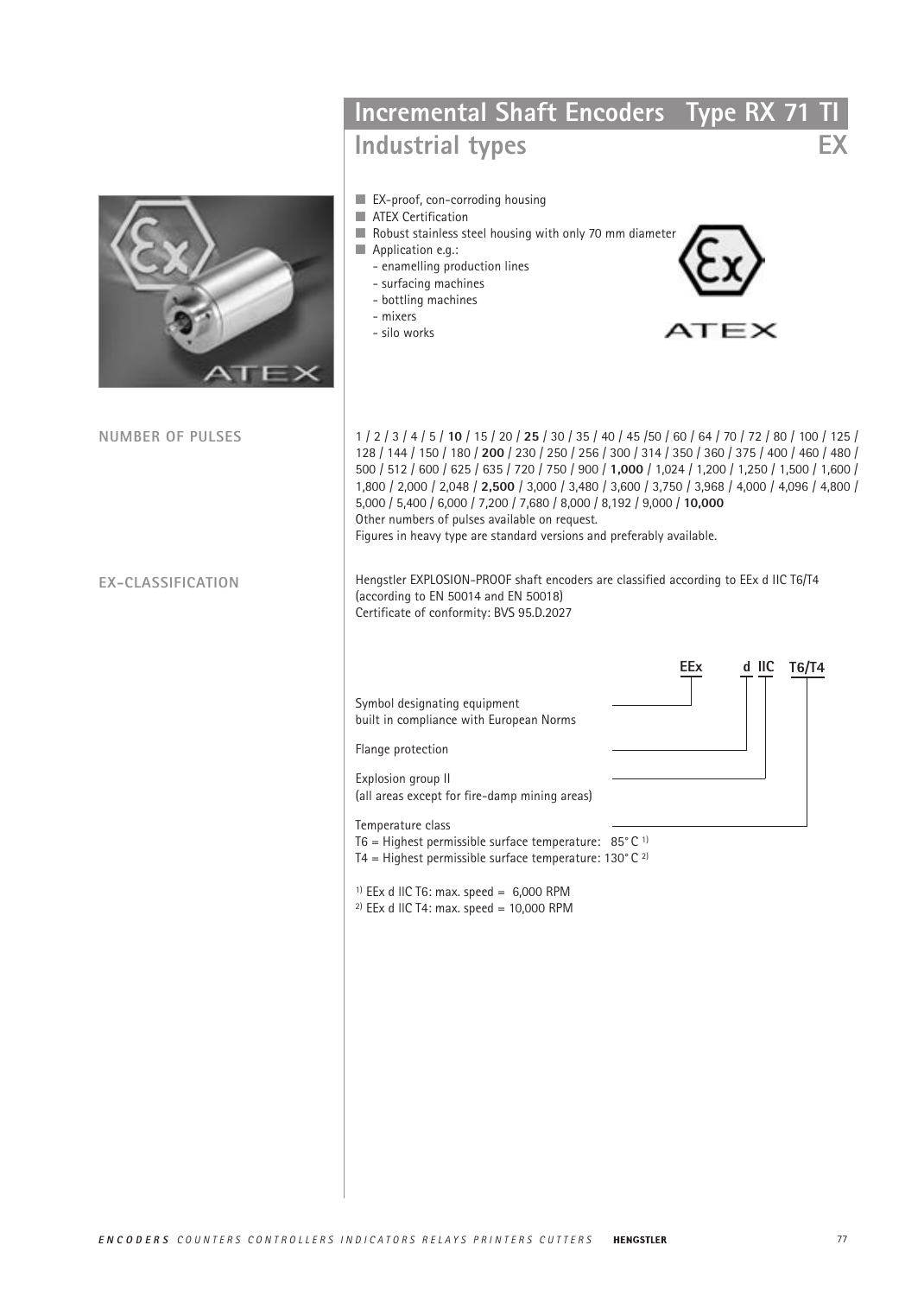#### **TECHNICAL DATA mechanical**

## **Incremental Shaft Encoders Type RX 71 TI Industrial types EX**

| Shaft diameter                               | $10 \, \text{mm}$                                                       |
|----------------------------------------------|-------------------------------------------------------------------------|
| Absolute max, shaft load                     | radial 100 N / axial 40 N (35/24 lbs)                                   |
| Absolute maximum speed                       | 10,000 RPM (EEx d IIC T4)                                               |
|                                              | 6,000 RPM (EEx d IIC T6)                                                |
| Torque                                       | $\leq$ 1 Ncm                                                            |
| Moment of inertia                            | ca. 20 gcm <sup>2</sup>                                                 |
| Protection class (EN 60529)                  | Housing IP 65, bearings IP 64                                           |
| Operating temperature                        | $-20$ +60 °C (EEx d IIC T4)                                             |
|                                              | $-10$ +40 °C (EEx d IIC T6)                                             |
| Storage temperature                          | $-25$ +85 °C                                                            |
| Vibration proof (IEC 68-2-6)                 | 10 g = 100 m/s <sup>2</sup> $(102,000 \text{ Hz})$                      |
| Shock resistance (IEC 68-2-27)               | 100 g = 1,000 m/s <sup>2</sup> (6 ms)                                   |
| Type of connection                           | 5 m cable axial <sup>1)</sup> for fixed layout                          |
| <b>Size</b>                                  | $\varnothing$ 70 mm                                                     |
| Flange                                       | Clamping flange, holes 3 x M6                                           |
| Weight                                       | approx. 1,700 q                                                         |
| Bearing life                                 | 1 x 10 <sup>10</sup> revolutions (typ.) at 35% of full rated shaft load |
|                                              | 1 x 10 <sup>9</sup> revolutions (typ.) at 75% of full rated shaft load  |
|                                              | $1 \times 10^8$ revolutions (typ.) at 100 % of full rated shaft load    |
|                                              | For example 30,000 h at 6,000 RPM with                                  |
|                                              | a 13 lb radial load (10 mm or 9.52 mm shaft)                            |
| <sup>1)</sup> Other cable lengths on request |                                                                         |

<sup>1)</sup> Other cable lengths on request

| General design                | as per DIN VDE 0160, protection class III,<br>contamination level 2, overvoltage class II |                                                                   |  |
|-------------------------------|-------------------------------------------------------------------------------------------|-------------------------------------------------------------------|--|
| Supply voltage                | with RS 422 + Sense (T): $5VDC \pm 10\%$                                                  |                                                                   |  |
| (SELV)                        | with RS 422 + Alarm (R): $5 \text{VDC} \pm 10\%$ oder 10  30 VDC <sup>1)</sup>            |                                                                   |  |
|                               | with push-pull $(K, I)$ : 10  30 VDC <sup>1)</sup>                                        |                                                                   |  |
| Power consumption             | 40 mA (5 VDC), 60 mA (10 VDC), 30 mA (24 VDC)                                             |                                                                   |  |
| Standard-                     | RS 422 (R):                                                                               | A, B, N, $\overline{A}$ , $\overline{B}$ , $\overline{N}$ , Alarm |  |
| Output versions <sup>2)</sup> | RS 422 (T):                                                                               | A, B, N, $\overline{A}$ , $\overline{B}$ , $\overline{N}$ , Sense |  |
|                               | push-pull (K):                                                                            | A, B, N, Alarm                                                    |  |
|                               | push-pull complementary (I): A, B, N, A, B, N, Alarm                                      |                                                                   |  |

<sup>1)</sup> Pole protection with supply voltage 10 ... 30 VDC

<sup>2)</sup> Output description and technical data see section "output".

## **DIMENSIONED DRAWING**

**TECHNICAL DATA**

**electrical**